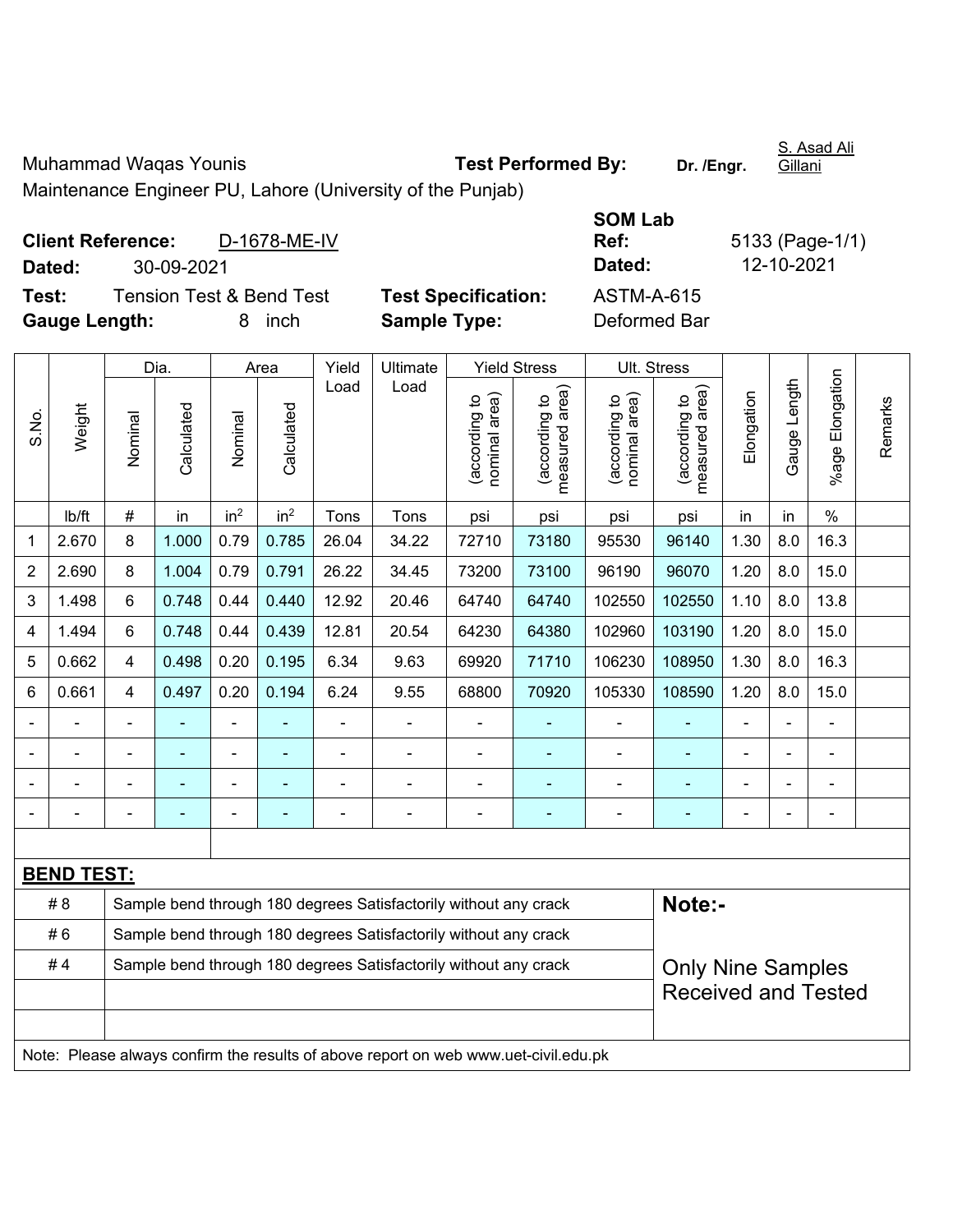Abdullah Hussain **Test Performed By: Dr. /Engr.** S. Asad Ali Gilla Resident Engineer, Nespak Office, Street Ayesha Musjid, Rawail Pura Sialkot, E&PHE Div., Nespak Pvt. Ltd. Lahore

|                      | <b>Client Reference:</b> | Nespak/SAH/UET/L2/01                |                            | <b>SOM Lab Ref:</b>          | 1/1)       |
|----------------------|--------------------------|-------------------------------------|----------------------------|------------------------------|------------|
| Dated:               | 11-10-2021               |                                     |                            | Dated:                       | 12-10-2021 |
| Test:                |                          | <b>Tension Test &amp; Bend Test</b> | <b>Test Specification:</b> | <b>ASTM-A-615</b>            |            |
| <b>Guage Length:</b> |                          | inch                                | <b>Sample Type:</b>        | Deformed Bar (Mehboob Steel) |            |

**SOM Lab Ref:** 5135(Page-1/1)

|                |                | Dia.                     |                |                 | Area            | Yield                    | Ultimate       |                                | <b>Yield Stress</b>             |                                | Ult. Stress                        |                          |                          |                          |  |
|----------------|----------------|--------------------------|----------------|-----------------|-----------------|--------------------------|----------------|--------------------------------|---------------------------------|--------------------------------|------------------------------------|--------------------------|--------------------------|--------------------------|--|
| S.No.          | Weight         | Nominal                  | Calculated     | Nominal         | Calculated      | Load                     | Load           | nominal area)<br>(according to | measured area)<br>(according to | nominal area)<br>(according to | area)<br>(according to<br>measured | Elongation               | Length<br>Gauge          | Elongation<br>$%$ age    |  |
|                | lb/ft          | $\#$                     | in             | in <sup>2</sup> | in <sup>2</sup> | Tons                     | Tons           | psi                            | psi                             | psi                            | psi                                | in                       | in                       | $\%$                     |  |
|                | 1.020          | 5                        | 0.618          | 0.31            | 0.300           | 11.98                    | 14.19          | 85210                          | 88060                           | 100950                         | 104320                             | 1.00                     | 8.0                      | 12.5                     |  |
| $\overline{2}$ | 1.031          | 5                        | 0.621          | 0.31            | 0.303           | 9.55                     | 12.61          | 67960                          | 69530                           | 89710                          | 91780                              | 1.00                     | 8.0                      | 12.5                     |  |
|                |                | ٠                        |                | $\blacksquare$  |                 |                          | ۰              |                                | ۰                               | $\blacksquare$                 |                                    | $\blacksquare$           | $\blacksquare$           | $\blacksquare$           |  |
|                |                | ٠                        | -              | $\blacksquare$  | <b>1</b>        | ٠                        | $\blacksquare$ | $\blacksquare$                 | ۰                               | ٠                              | ٠                                  | -                        | $\blacksquare$           | $\blacksquare$           |  |
|                |                | ٠                        | $\blacksquare$ | ۰               | $\,$ $\,$       | ٠                        | $\blacksquare$ | $\overline{\phantom{0}}$       | ۰                               | ٠                              | $\overline{\phantom{a}}$           | -                        | $\overline{\phantom{a}}$ | $\blacksquare$           |  |
|                |                | $\overline{\phantom{0}}$ | $\equiv$       | $\blacksquare$  |                 |                          | ۰              |                                |                                 | ٠                              |                                    | $\blacksquare$           | $\blacksquare$           | $\overline{\phantom{0}}$ |  |
|                |                | ٠                        | $\blacksquare$ | $\blacksquare$  | $\sim$          | ٠                        | $\blacksquare$ | $\blacksquare$                 | ۰                               | $\blacksquare$                 | $\blacksquare$                     | -                        | $\blacksquare$           | $\blacksquare$           |  |
|                | $\blacksquare$ | $\overline{\phantom{0}}$ | ٠              | ۰               | $\sim$          | $\overline{\phantom{0}}$ | $\blacksquare$ | $\blacksquare$                 | ۰                               | $\blacksquare$                 | $\blacksquare$                     | $\overline{\phantom{0}}$ | $\blacksquare$           | $\blacksquare$           |  |
|                | $\blacksquare$ | $\blacksquare$           | $\blacksquare$ | ۰               | ÷               | $\blacksquare$           | -              | $\blacksquare$                 | ۰                               | $\blacksquare$                 | $\blacksquare$                     | $\overline{\phantom{0}}$ | $\blacksquare$           | $\blacksquare$           |  |
|                |                |                          |                |                 |                 |                          | $\blacksquare$ |                                |                                 |                                |                                    |                          |                          | -                        |  |

|    | <b>BEND TEST:</b>                                                                   |                                                         |  |  |  |  |  |  |  |  |
|----|-------------------------------------------------------------------------------------|---------------------------------------------------------|--|--|--|--|--|--|--|--|
| #5 | Sample bend through 180 degrees Satisfactorily without any crack                    | Note:-                                                  |  |  |  |  |  |  |  |  |
|    |                                                                                     | <b>Only Three Samples</b><br><b>Received and Tested</b> |  |  |  |  |  |  |  |  |
|    | Note: Please always confirm the results of above report on web www.uet-civil.edu.pk |                                                         |  |  |  |  |  |  |  |  |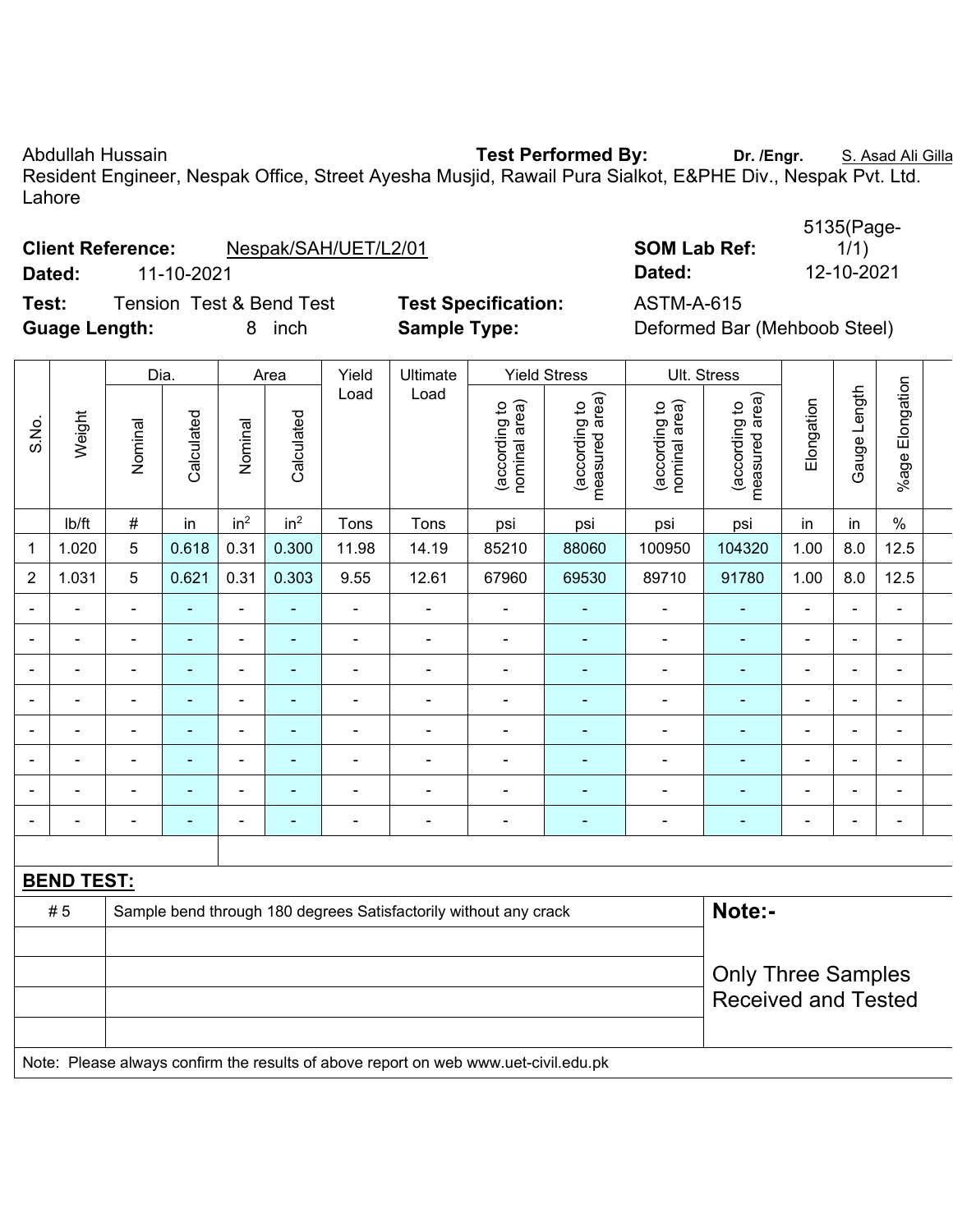Sub Divisional Officer **Test Performed By:** Dr. /Engr. **SAsad Ali Gillani** Sub Divisional Officer

Farooqabad Link Sub Division, Farooqabad

## **Client Reference:** 121/RO

**Test:** Tension Test & Bend Test **Test Specification:** ASTM-A-615 **Gauge Length:** 8 inch **Sample Type:** Deformed Bar (Ali Supreme Steel)

|                          |            | <b>SOM Lab</b> |                |
|--------------------------|------------|----------------|----------------|
| <b>Client Reference:</b> | 121/RO     | Ref:           | 5136(Page-1/1) |
| Dated:                   | 04-08-2021 | Dated:         | 12-10-2021     |

|                |                   |                                                                                     | Dia.                                                                       |                 | Area            | Yield          | Ultimate       |                                | <b>Yield Stress</b>             |                                | Ult. Stress                     |                |                |                       |         |
|----------------|-------------------|-------------------------------------------------------------------------------------|----------------------------------------------------------------------------|-----------------|-----------------|----------------|----------------|--------------------------------|---------------------------------|--------------------------------|---------------------------------|----------------|----------------|-----------------------|---------|
| S.No.          | Weight            | Nominal                                                                             | Calculated                                                                 | Nominal         | Calculated      | Load           | Load           | nominal area)<br>(according to | (according to<br>measured area) | nominal area)<br>(according to | (according to<br>measured area) | Elongation     | Gauge Length   | Elongation<br>$%$ age | Remarks |
|                | lb/ft             | $\#$                                                                                | in                                                                         | in <sup>2</sup> | in <sup>2</sup> | Tons           | Tons           | psi                            | psi                             | psi                            | psi                             | in             | in             | $\%$                  |         |
| 1              | 1.485             | 6                                                                                   | 0.745                                                                      | 0.44            | 0.436           | 13.22          | 19.32          | 66270                          | 66880                           | 96830                          | 97710                           | 1.40           | 8.0            | 17.5                  |         |
| $\overline{2}$ | 1.531             | 6                                                                                   | 0.757                                                                      | 0.44            | 0.450           | 12.74          | 18.81          | 63870                          | 62450                           | 94270                          | 92180                           | 1.40           | 8.0            | 17.5                  |         |
| 3              | 0.695             | $\overline{4}$                                                                      | 0.510                                                                      | 0.20            | 0.204           | 5.15           | 7.41           | 56770                          | 55660                           | 81720                          | 80120                           | 1.00           | 8.0            | 12.5                  |         |
| $\overline{4}$ | 0.678             | 4                                                                                   | 0.503                                                                      | 0.20            | 0.199           | 6.80           | 9.07           | 74980                          | 75360                           | 100050                         | 100550                          | 1.00           | 8.0            | 12.5                  |         |
|                |                   | $\blacksquare$                                                                      | ä,                                                                         | $\blacksquare$  |                 | $\blacksquare$ | $\blacksquare$ | $\blacksquare$                 |                                 | $\blacksquare$                 | $\tilde{\phantom{a}}$           | ä,             | ÷.             | $\blacksquare$        |         |
|                |                   |                                                                                     |                                                                            | ä,              |                 | $\blacksquare$ | $\blacksquare$ | ä,                             |                                 | $\blacksquare$                 | ä,                              |                |                | $\blacksquare$        |         |
|                |                   |                                                                                     |                                                                            | ٠               |                 |                |                | $\blacksquare$                 |                                 | $\blacksquare$                 |                                 |                |                |                       |         |
| $\blacksquare$ | $\blacksquare$    | $\blacksquare$                                                                      | $\overline{\phantom{0}}$                                                   | $\blacksquare$  | $\sim$          | $\blacksquare$ | $\blacksquare$ | $\blacksquare$                 | ٠                               | $\blacksquare$                 | $\blacksquare$                  | $\blacksquare$ |                | $\blacksquare$        |         |
|                |                   | $\blacksquare$                                                                      | $\blacksquare$                                                             | $\blacksquare$  |                 | $\blacksquare$ | $\blacksquare$ | $\blacksquare$                 |                                 | $\blacksquare$                 | $\blacksquare$                  | $\blacksquare$ | $\blacksquare$ | $\blacksquare$        |         |
|                |                   | $\blacksquare$                                                                      | $\blacksquare$                                                             | $\blacksquare$  |                 | Ē,             | $\blacksquare$ | $\blacksquare$                 |                                 | $\blacksquare$                 | $\blacksquare$                  | $\blacksquare$ |                | $\blacksquare$        |         |
|                |                   |                                                                                     |                                                                            |                 |                 |                |                |                                |                                 |                                |                                 |                |                |                       |         |
|                | <b>BEND TEST:</b> |                                                                                     |                                                                            |                 |                 |                |                |                                |                                 |                                |                                 |                |                |                       |         |
|                | #6                |                                                                                     | Note:-<br>Sample bend through 180 degrees Satisfactorily without any crack |                 |                 |                |                |                                |                                 |                                |                                 |                |                |                       |         |
|                | #4                |                                                                                     | Sample bend through 180 degrees Satisfactorily without any crack           |                 |                 |                |                |                                |                                 |                                |                                 |                |                |                       |         |
|                |                   |                                                                                     | <b>Only Six Samples</b><br><b>Received and Tested</b>                      |                 |                 |                |                |                                |                                 |                                |                                 |                |                |                       |         |
|                |                   | Note: Please always confirm the results of above report on web www.uet-civil.edu.pk |                                                                            |                 |                 |                |                |                                |                                 |                                |                                 |                |                |                       |         |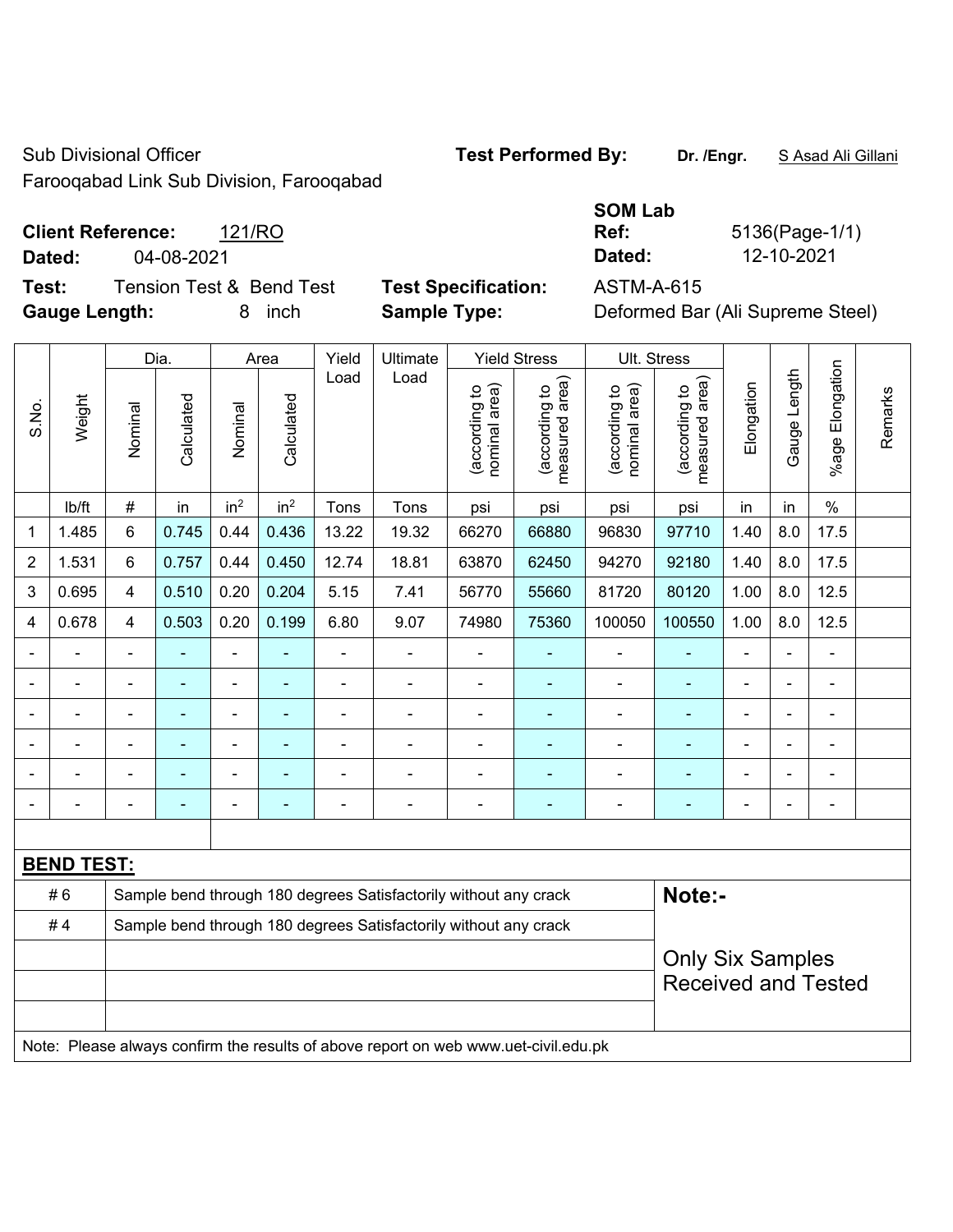Engr. Javed Asad **Test Performed By: Dr. /Engr.** S. Asad Ali Gillani

Chief Resident Engineer, JIP Consultants Jalalpur Sharif, Jalalpur Irrigation Project (JIP)

| <b>Client Reference:</b> | JIPIC/TECH//P-3/CRE/20 |
|--------------------------|------------------------|
|--------------------------|------------------------|

**Test:** Tension Test & Bend Test **Test Specification:** ASTM-A-615 **Gauge Length:** 8 inch **Sample Type:** Deformed Bar (Mughal & Pak Steel)

**SOM Lab Dated:** 12-10-2021 **Dated:** 12-10-2021

**Ref:** 5137(Page-1/1)

|                |                                                                                     |                | Dia.                                                                                         |                          | Area            | Yield          | Ultimate       |                                | <b>Yield Stress</b>                         |                                | Ult. Stress                     |                |                |                 |         |
|----------------|-------------------------------------------------------------------------------------|----------------|----------------------------------------------------------------------------------------------|--------------------------|-----------------|----------------|----------------|--------------------------------|---------------------------------------------|--------------------------------|---------------------------------|----------------|----------------|-----------------|---------|
| S.No.          | Weight                                                                              | Nominal        | Calculated                                                                                   | Nominal                  | Calculated      | Load           | Load           | nominal area)<br>(according to | (according to<br>neasured area)<br>measured | nominal area)<br>(according to | measured area)<br>(according to | Elongation     | Gauge Length   | %age Elongation | Remarks |
|                | lb/ft                                                                               | $\#$           | in                                                                                           | in <sup>2</sup>          | in <sup>2</sup> | Tons           | Tons           | psi                            | psi                                         | psi                            | psi                             | in             | in             | $\frac{0}{0}$   |         |
| 1              | 1.581                                                                               | 6              | 0.769                                                                                        | 0.44                     | 0.465           | 16.23          | 20.15          | 81340                          | 76970                                       | 101020                         | 95590                           | 1.20           | 8.0            | 15.0            | Mughal  |
| $\overline{2}$ | 1.491                                                                               | 6              | 0.747                                                                                        | 0.44                     | 0.438           | 15.99          | 19.44          | 80170                          | 80540                                       | 97440                          | 97880                           | 1.20           | 8.0            | 15.0            | Mughal  |
| 3              | 1.035                                                                               | 5              | 0.622                                                                                        | 0.31                     | 0.304           | 11.44          | 14.80          | 81370                          | 82980                                       | 105300                         | 107380                          | 1.20           | 8.0            | 15.0            | Mughal  |
| 4              | 1.029                                                                               | 5              | 0.620                                                                                        | 0.31                     | 0.302           | 11.95          | 15.31          | 85000                          | 87250                                       | 108930                         | 111810                          | 1.10           | 8.0            | 13.8            | Mughal  |
| 5              | 0.671                                                                               | 4              | 0.501                                                                                        | 0.20                     | 0.197           | 7.51           | 9.48           | 82850                          | 84110                                       | 104540                         | 106130                          | 1.00           | 8.0            | 12.5            | Pak     |
| 6              | 0.656                                                                               | 4              | 0.496                                                                                        | 0.20                     | 0.193           | 8.18           | 10.09          | 90150                          | 93420                                       | 111290                         | 115320                          | 0.90           | 8.0            | 11.3            | Pak     |
|                |                                                                                     | $\blacksquare$ |                                                                                              | ÷                        |                 | ä,             | ÷,             | $\blacksquare$                 |                                             | $\blacksquare$                 | ä,                              |                |                |                 |         |
|                | $\blacksquare$                                                                      |                | ۳                                                                                            | $\blacksquare$           |                 | $\blacksquare$ | $\blacksquare$ |                                | ä,                                          |                                |                                 |                |                |                 |         |
|                | $\blacksquare$                                                                      |                | $\overline{\phantom{0}}$                                                                     | -                        |                 |                | ÷              |                                | ÷                                           | $\blacksquare$                 | $\overline{\phantom{0}}$        |                | $\blacksquare$ | $\blacksquare$  |         |
|                |                                                                                     | $\blacksquare$ | ۰                                                                                            | $\overline{\phantom{0}}$ | -               | ÷              | ÷              | $\overline{a}$                 | $\overline{\phantom{0}}$                    | $\overline{\phantom{0}}$       | $\overline{\phantom{0}}$        | $\blacksquare$ | $\overline{a}$ | $\blacksquare$  |         |
|                |                                                                                     |                |                                                                                              |                          |                 |                |                |                                |                                             |                                |                                 |                |                |                 |         |
|                | <b>BEND TEST:</b>                                                                   |                |                                                                                              |                          |                 |                |                |                                |                                             |                                |                                 |                |                |                 |         |
|                | #6                                                                                  |                | Note:-<br>Sample bend through 180 degrees Satisfactorily without any crack                   |                          |                 |                |                |                                |                                             |                                |                                 |                |                |                 |         |
|                | #5                                                                                  |                | Sample bend through 180 degrees Satisfactorily without any crack                             |                          |                 |                |                |                                |                                             |                                |                                 |                |                |                 |         |
|                | #4                                                                                  |                | Sample bend through 180 degrees Satisfactorily without any crack<br><b>Only Nine Samples</b> |                          |                 |                |                |                                |                                             |                                |                                 |                |                |                 |         |
|                |                                                                                     |                | <b>Received and Tested</b>                                                                   |                          |                 |                |                |                                |                                             |                                |                                 |                |                |                 |         |
|                |                                                                                     |                |                                                                                              |                          |                 |                |                |                                |                                             |                                |                                 |                |                |                 |         |
|                | Note: Please always confirm the results of above report on web www.uet-civil.edu.pk |                |                                                                                              |                          |                 |                |                |                                |                                             |                                |                                 |                |                |                 |         |